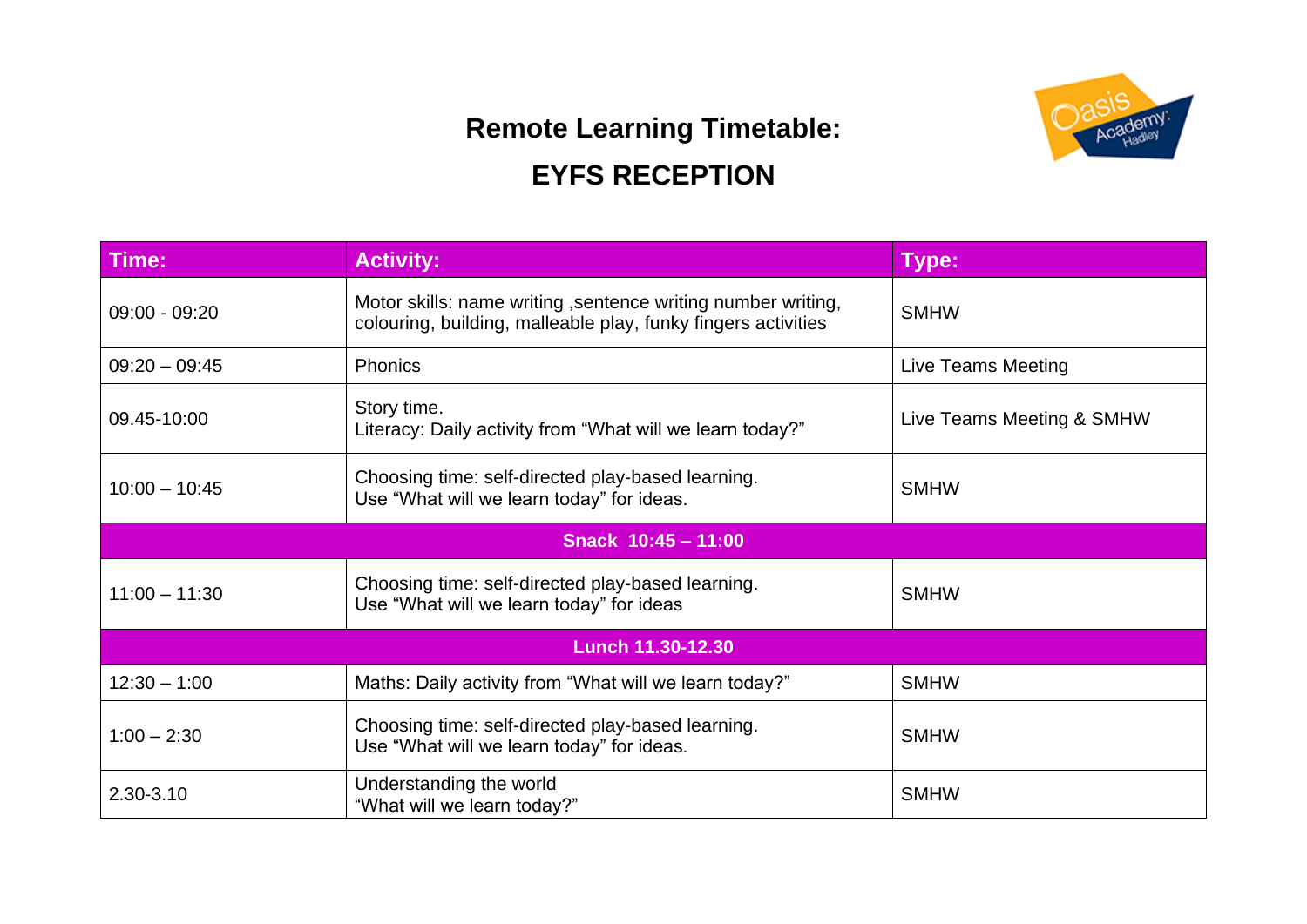

| Time:            | <b>Activity:</b>                                | Type:                                      |  |
|------------------|-------------------------------------------------|--------------------------------------------|--|
| $09:20 - 09:45$  | <b>Phonics</b>                                  | Live Teams Lesson                          |  |
| 09.45-10:15      | English<br>work completed in SMHW               | Live Teams Lesson & SMHW follow up<br>task |  |
| $10:15 - 10:45$  | Literacy - work completed in SMHW               | <b>SMHW</b>                                |  |
| $10:45 - 11:00$  | <b>Snack Time</b>                               |                                            |  |
| $11:00 - 12:00$  | Numeracy<br>work completed in SMHW              | Live Teams Lesson & SMHW follow up<br>task |  |
| Lunch 12:00-1:00 |                                                 |                                            |  |
| 1:00-3:20        | Topic lessons and activities set by the teacher | <b>SMHW</b>                                |  |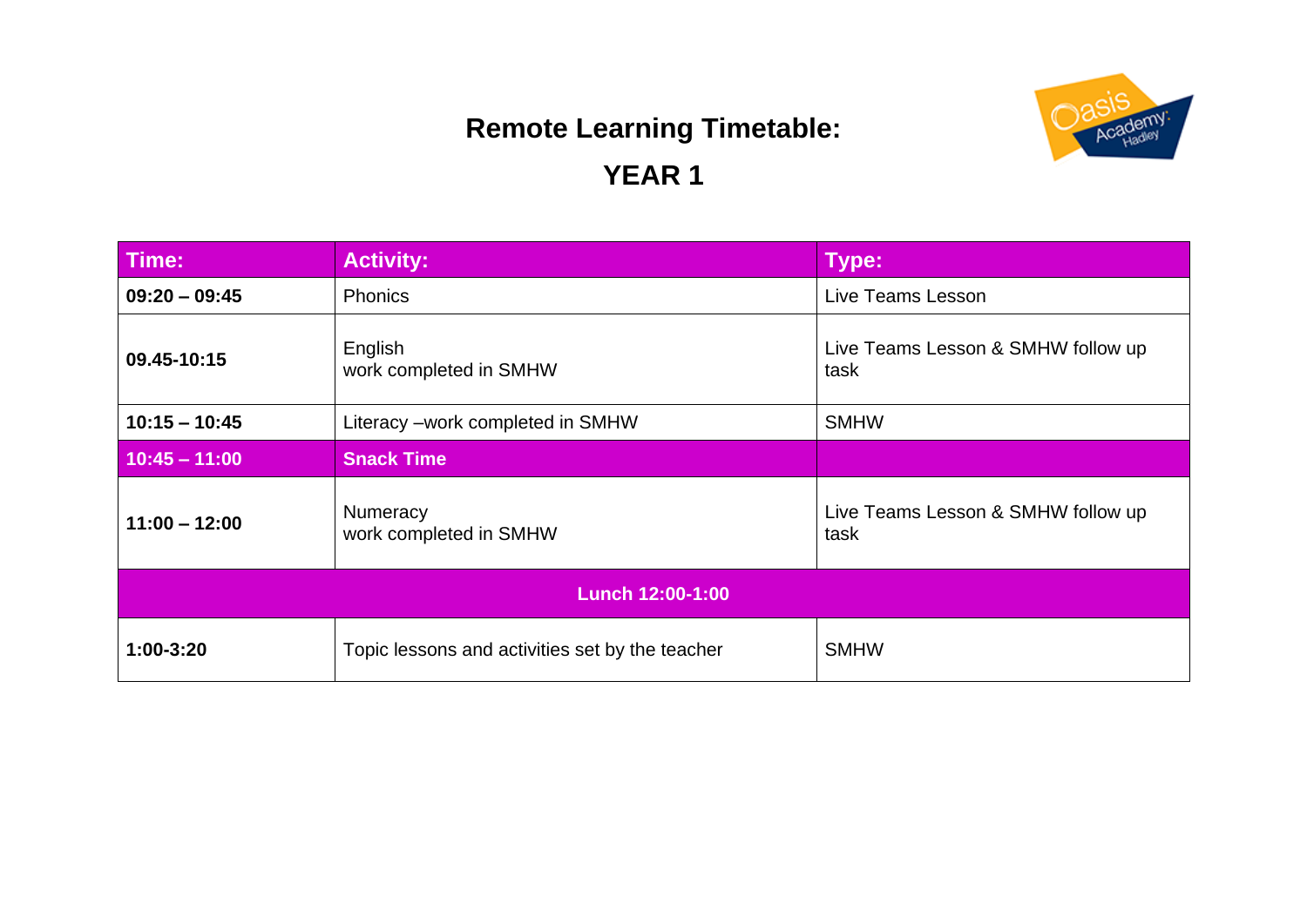

| <b>TIME</b>                                                                                                                                                           | <b>LESSON</b>                  | <b>TYPE</b>                  | <b>NOTES FOR PARENTS</b>                                                                                                                                                                                                                                        |
|-----------------------------------------------------------------------------------------------------------------------------------------------------------------------|--------------------------------|------------------------------|-----------------------------------------------------------------------------------------------------------------------------------------------------------------------------------------------------------------------------------------------------------------|
| $9.10 - 9.30$ am                                                                                                                                                      | <b>Phonics Lesson</b>          | <b>Online Live Via Teams</b> | Teachers will deliver a phonics lesson for pupils. (Letters and<br>Sounds)                                                                                                                                                                                      |
| $9.30 - 10.00$ am                                                                                                                                                     | <b>Writing Lesson</b>          | <b>Online Live Via Teams</b> | Teachers will deliver a writing lesson for pupils. The writing will be<br>focussed on specific skills that pupils will practice.                                                                                                                                |
| 10.00-10.30am                                                                                                                                                         | <b>Practice Writing Task</b>   | <b>Show My Homework</b>      | Pupils will practice their writing task on Show My Homework.<br>Pupils need to access SMHW. Parents can support pupils with<br>their writing task. Teachers are available and can be contacted<br>through Show My Homework if pupils need help.                 |
| 10.30-11.00am                                                                                                                                                         | <b>Break Time / Snack Time</b> |                              |                                                                                                                                                                                                                                                                 |
| 11.00-11.30am                                                                                                                                                         | Reading Lesson                 | <b>Show My Homework</b>      | Pupils will complete a reading task on Show my Homework. This<br>will be comprehension-based reading activities. Teachers are<br>available through Show My Homework to help pupils if needed.                                                                   |
| 11.30-12.00pm                                                                                                                                                         | <b>Maths Lesson</b>            | <b>Online Live Via Teams</b> | Teachers will deliver a maths lesson for pupils. The maths will be<br>focussed on specific skills to solve mathematical problems.                                                                                                                               |
| 12.00-12.30pm                                                                                                                                                         | <b>Practice Maths Task</b>     | Show My Homework             | Pupils will practice their maths task on Show My Homework.<br>Pupils need to access SMHW. Parents can support pupils with<br>their maths task. Teachers are available and can be contacted<br>through Show My Homework if pupils need help.                     |
| 12.30-1.30pm                                                                                                                                                          | <b>Lunch Time</b>              |                              |                                                                                                                                                                                                                                                                 |
| 1.30pm-3.00pm<br>(Teachers are available to<br>support pupils with any<br>questions about online<br>learning every afternoon<br>through Teams or Show my<br>Homework) | <b>Topic Tasks</b>             | Show my Homework             | Pupils can complete their Topic Tasks throughout the week each<br>afternoon. Teachers will add new topic tasks each week on Show<br>my Homework for pupils to complete. Instructions on how to<br>complete the tasks will all be available on Show My Homework. |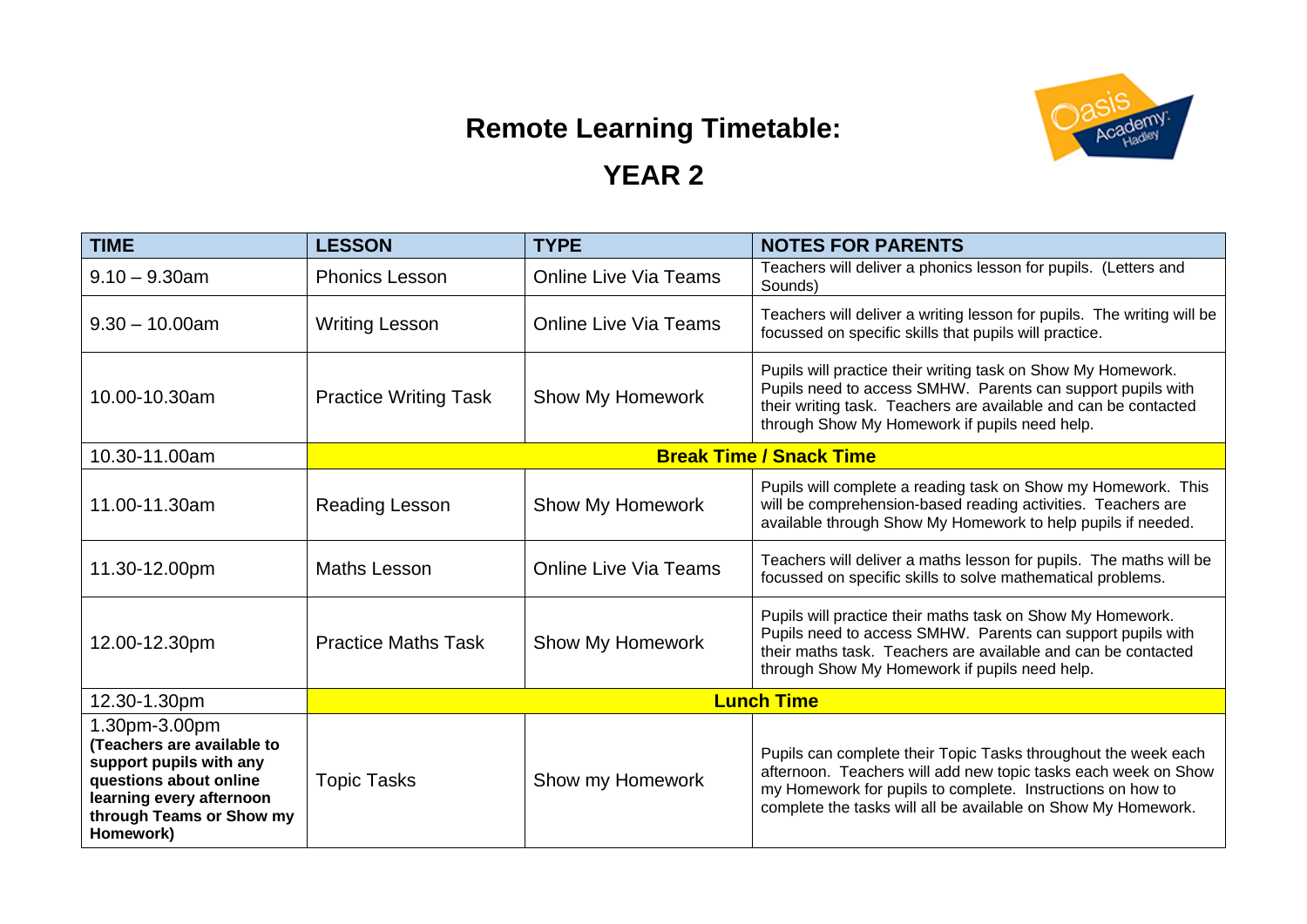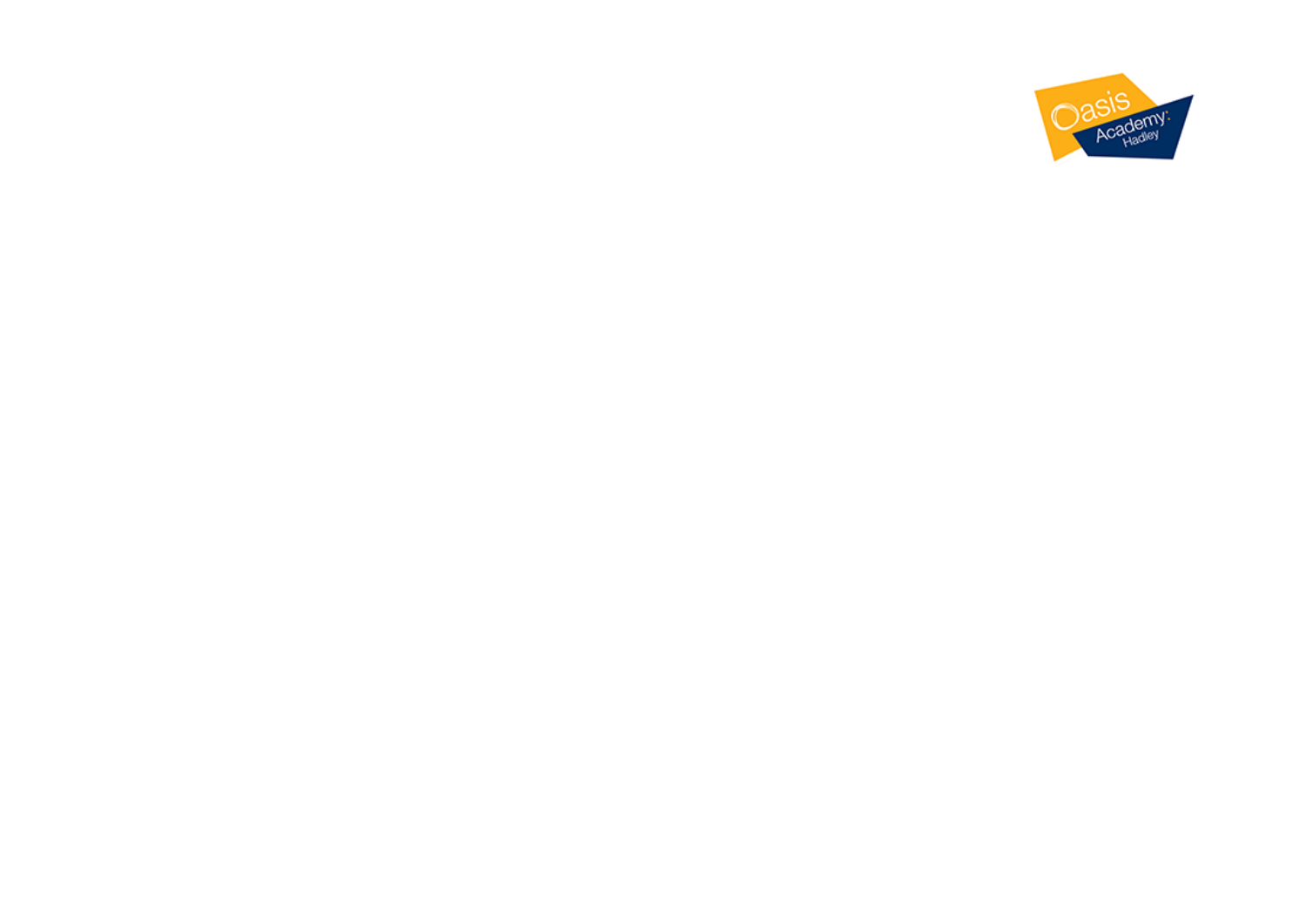

| <b>TIME</b>                                                                                                                                                         | <b>LESSON</b>                     | <b>TYPE</b>                  | <b>NOTES FOR PARENTS</b>                                                                                                                                                                                                                                           |
|---------------------------------------------------------------------------------------------------------------------------------------------------------------------|-----------------------------------|------------------------------|--------------------------------------------------------------------------------------------------------------------------------------------------------------------------------------------------------------------------------------------------------------------|
| $9.10 - 9.40$ am                                                                                                                                                    | <b>Writing Lesson</b>             | <b>Online Live Via Teams</b> | Teachers will deliver a writing lesson for pupils. The writing<br>will be focussed on specific skills that pupils will practice.                                                                                                                                   |
| 9.40-10.10am                                                                                                                                                        | <b>Practice Writing Task</b>      | Show My Homework             | Pupils will practice their writing task on Show My Homework.<br>Pupils need to access SMHW. Parents can support pupils<br>with their writing task. Teachers are available and can be<br>contacted through Show My Homework if pupils need help.                    |
| 10.10-10.30am                                                                                                                                                       |                                   |                              | <b>Break Time / Snack Time</b>                                                                                                                                                                                                                                     |
| $10.30$ am $- 11.00$ am                                                                                                                                             | Reading Lesson                    | Show My Homework             | Pupils will complete a reading task on Show my Homework.<br>This will be comprehension-based reading activities.<br>Teachers are available through Show My Homework to help<br>pupils if needed.                                                                   |
| 11.00-11.30am                                                                                                                                                       | <b>Maths Lesson</b>               | <b>Online Live Via Teams</b> | Teachers will deliver a maths lesson for pupils. The maths<br>will be focussed on specific skills to solve mathematical<br>problems.                                                                                                                               |
| 11.30-12.00pm                                                                                                                                                       | <b>Practice Maths Task</b>        | <b>Show My Homework</b>      | Pupils will practice their maths task on Show My Homework.<br>Pupils need to access SMHW. Parents can support pupils<br>with their maths task. Teachers are available and can be<br>contacted through Show My Homework if pupils need help.                        |
| 12.00-1.00pm                                                                                                                                                        | <b>Lunch Time</b>                 |                              |                                                                                                                                                                                                                                                                    |
| 1.00-1.30pm                                                                                                                                                         | Grammar, Punctuation,<br>Spelling | Show My Homework             | Pupils will be completing Grammar, Punctuations and<br>Spelling Tasks on Show My Homework. Teachers will add a<br>daily task for pupils to complete. Teachers will be able to<br>communicate with pupils through Show My Homework if<br>there are any questions.   |
| 1.30-3.00pm<br>(Teachers are available to<br>support pupils with any<br>questions about online<br>learning every afternoon<br>through Teams or Show my<br>Homework) | <b>Topic Tasks</b>                | Show my Homework             | Pupils can complete their Topic Tasks throughout the week<br>each afternoon. Teachers will add new topic tasks each<br>week on Show my Homework for pupils to complete.<br>Instructions on how to complete the tasks will all be available<br>on Show My Homework. |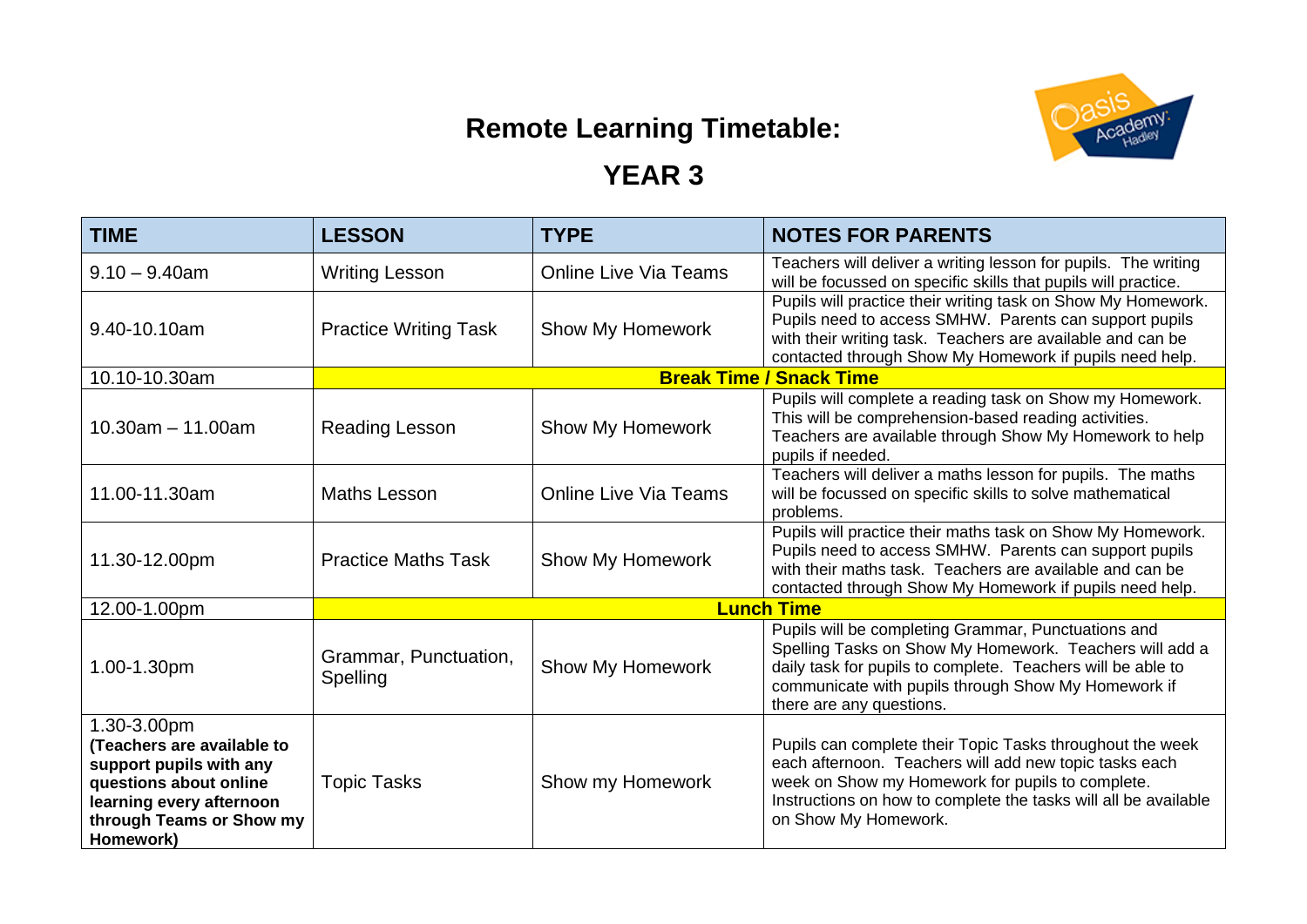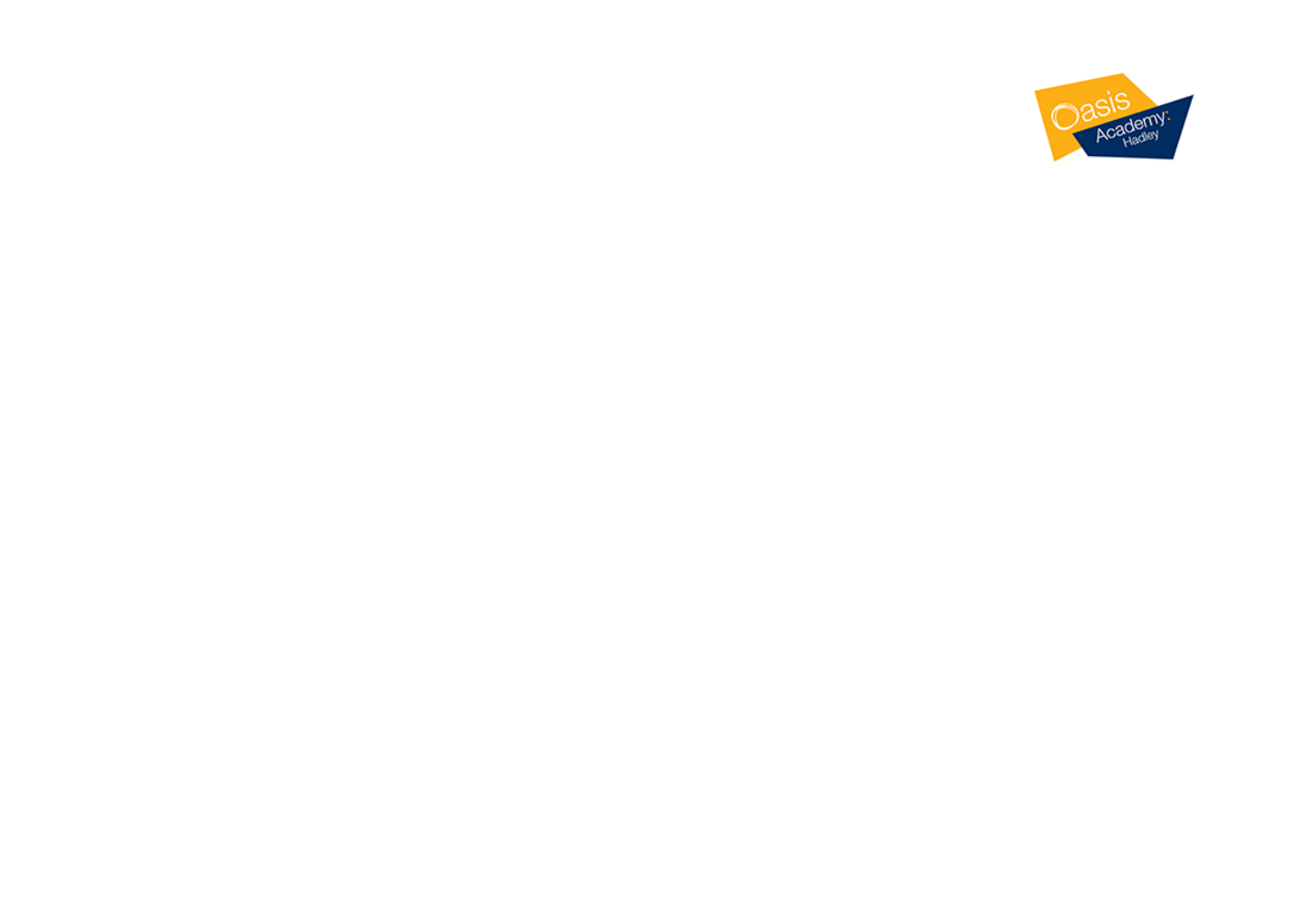

| <b>TIME</b>                                                                                                                                                         | <b>LESSON</b>                     | <b>TYPE</b>                  | <b>NOTES FOR PARENTS</b>                                                                                                                                                                                                                                           |
|---------------------------------------------------------------------------------------------------------------------------------------------------------------------|-----------------------------------|------------------------------|--------------------------------------------------------------------------------------------------------------------------------------------------------------------------------------------------------------------------------------------------------------------|
| $9.10 - 9.40$ am                                                                                                                                                    | <b>Writing Lesson</b>             | <b>Online Live Via Teams</b> | Teachers will deliver a writing lesson for pupils. The writing will<br>be focussed on specific skills that pupils will practice.                                                                                                                                   |
| 9.40-10.10am                                                                                                                                                        | <b>Practice Writing Task</b>      | Show My Homework             | Pupils will practice their writing task on Show My Homework.<br>Pupils need to access SMHW. Parents can support pupils with<br>their writing task. Teachers are available and can be contacted<br>through Show My Homework if pupils need help.                    |
| 10.10-10.30am                                                                                                                                                       |                                   |                              | <b>Break Time / Snack Time</b>                                                                                                                                                                                                                                     |
| $10.30$ am $- 11.00$ am                                                                                                                                             | <b>Reading Lesson</b>             | Show My Homework             | Pupils will complete a reading task on Show my Homework.<br>This will be comprehension-based reading activities. Teachers<br>are available through Show My Homework to help pupils if<br>needed.                                                                   |
| 11.00-11.30am                                                                                                                                                       | <b>Maths Lesson</b>               | <b>Online Live Via Teams</b> | Teachers will deliver a maths lesson for pupils. The maths will<br>be focussed on specific skills to solve mathematical problems.                                                                                                                                  |
| 11.30-12.00pm                                                                                                                                                       | <b>Practice Maths Task</b>        | <b>Show My Homework</b>      | Pupils will practice their maths task on Show My Homework.<br>Pupils need to access SMHW. Parents can support pupils with<br>their maths task. Teachers are available and can be contacted<br>through Show My Homework if pupils need help.                        |
| 12.00-1.00pm                                                                                                                                                        | <b>Lunch Time</b>                 |                              |                                                                                                                                                                                                                                                                    |
| 1.00-1.30pm                                                                                                                                                         | Grammar, Punctuation,<br>Spelling | Show My Homework             | Pupils will be completing Grammar, Punctuations and Spelling<br>Tasks on Show My Homework. Teachers will add a daily task<br>for pupils to complete. Teachers will be able to communicate<br>with pupils through Show My Homework if there are any<br>questions.   |
| 1.30-3.00pm<br>(Teachers are available to<br>support pupils with any<br>questions about online<br>learning every afternoon<br>through Teams or Show my<br>Homework) | <b>Topic Tasks</b>                | Show my Homework             | Pupils can complete their Topic Tasks throughout the week each<br>afternoon. Teachers will add new topic tasks each week on<br>Show my Homework for pupils to complete. Instructions on how<br>to complete the tasks will all be available on Show My<br>Homework. |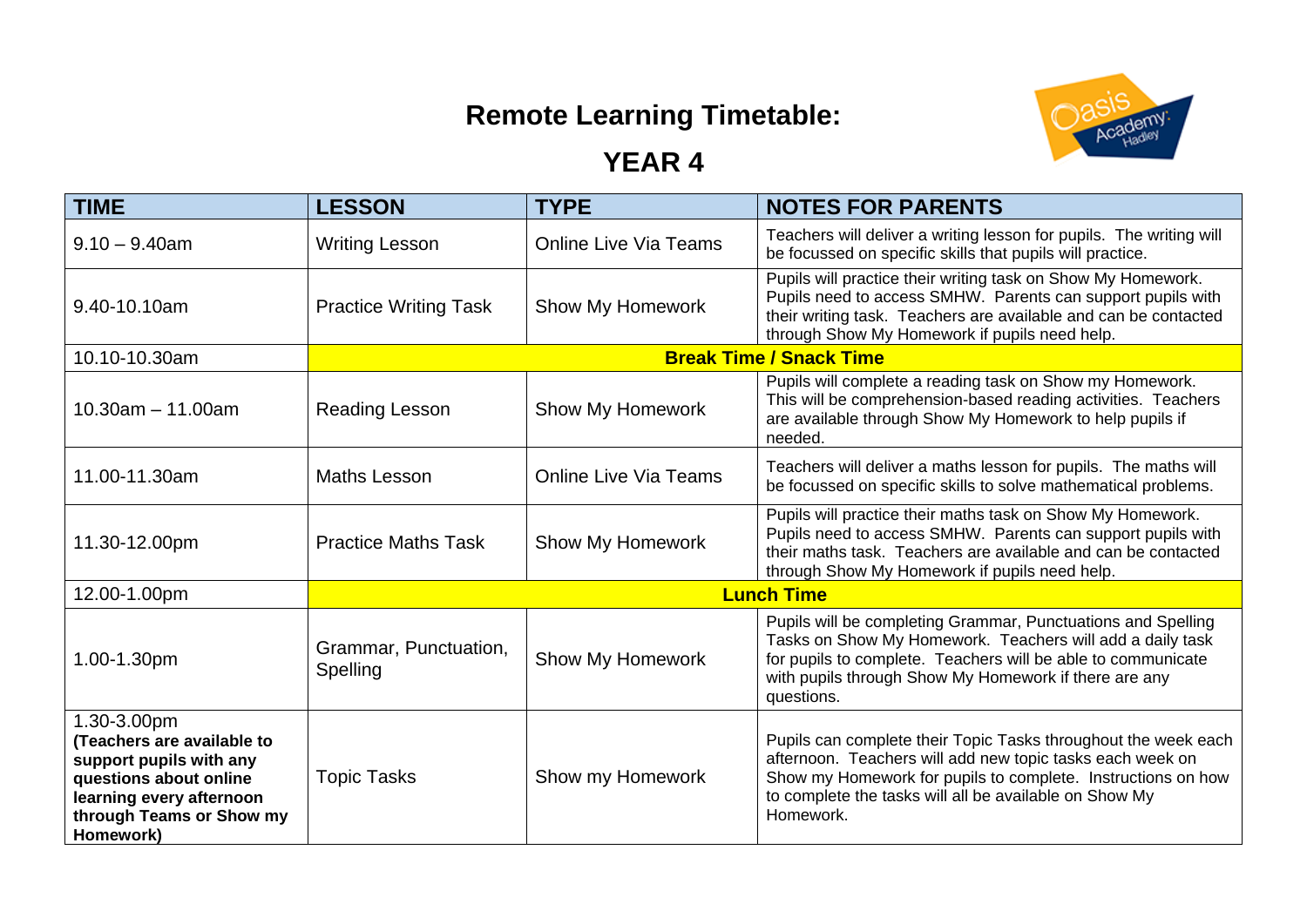

| <b>TIME</b>                                                                                                                                                         | <b>LESSON</b>                     | <b>TYPE</b>                  | <b>NOTES FOR PARENTS</b>                                                                                                                                                                                                                                        |
|---------------------------------------------------------------------------------------------------------------------------------------------------------------------|-----------------------------------|------------------------------|-----------------------------------------------------------------------------------------------------------------------------------------------------------------------------------------------------------------------------------------------------------------|
| $9.10 - 9.40$ am                                                                                                                                                    | <b>Writing Lesson</b>             | <b>Online Live Via Teams</b> | Teachers will deliver a writing lesson for pupils. The writing will be<br>focussed on specific skills that pupils will practice.                                                                                                                                |
| 9.40-10.10am                                                                                                                                                        | <b>Practice Writing Task</b>      | <b>Show My Homework</b>      | Pupils will practice their writing task on Show My Homework.<br>Pupils need to access SMHW. Parents can support pupils with<br>their writing task. Teachers are available and can be contacted<br>through Show My Homework if pupils need help.                 |
| 10.10-10.30am                                                                                                                                                       |                                   |                              | <b>Break Time / Snack Time</b>                                                                                                                                                                                                                                  |
| $10.30$ am $- 11.00$ am                                                                                                                                             | Reading Lesson                    | Show My Homework             | Pupils will complete a reading task on Show my Homework. This<br>will be comprehension-based reading activities. Teachers are<br>available through Show My Homework to help pupils if needed.                                                                   |
| 11.00-11.30am                                                                                                                                                       | <b>Maths Lesson</b>               | <b>Online Live Via Teams</b> | Teachers will deliver a maths lesson for pupils. The maths will be<br>focussed on specific skills to solve mathematical problems.                                                                                                                               |
| 11.30-12.00pm                                                                                                                                                       | <b>Practice Maths Task</b>        | <b>Show My Homework</b>      | Pupils will practice their maths task on Show My Homework. Pupils<br>need to access SMHW. Parents can support pupils with their<br>maths task. Teachers are available and can be contacted through<br>Show My Homework if pupils need help.                     |
| 12.00-1.00pm                                                                                                                                                        | <b>Lunch Time</b>                 |                              |                                                                                                                                                                                                                                                                 |
| 1.00-1.30pm                                                                                                                                                         | Grammar, Punctuation,<br>Spelling | <b>Show My Homework</b>      | Pupils will be completing Grammar, Punctuations and Spelling<br>Tasks on Show My Homework. Teachers will add a daily task for<br>pupils to complete. Teachers will be able to communicate with<br>pupils through Show My Homework if there are any questions.   |
| 1.30-3.00pm<br>(Teachers are available to<br>support pupils with any<br>questions about online<br>learning every afternoon<br>through Teams or Show<br>my Homework) | <b>Topic Tasks</b>                | Show my Homework             | Pupils can complete their Topic Tasks throughout the week each<br>afternoon. Teachers will add new topic tasks each week on Show<br>my Homework for pupils to complete. Instructions on how to<br>complete the tasks will all be available on Show My Homework. |